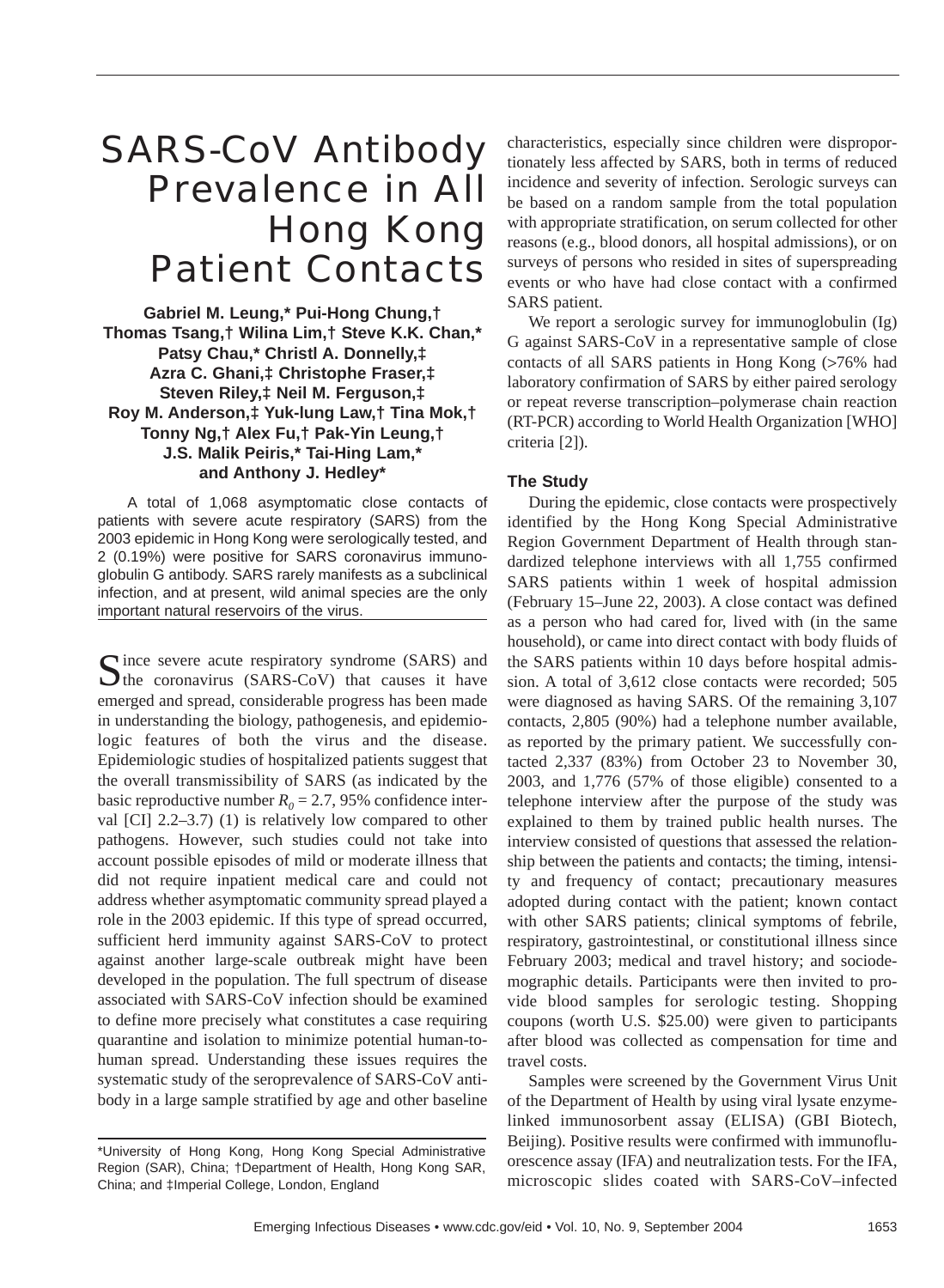### **DISPATCHES**

FRhK4 cells were incubated with serum samples at serial twofold dilutions starting from1:25. A positive test is indicated by cytoplasmic fluorescence under UV microscopy. By using IFA as the standard, the ELISA detects antibody with IFA titer of  $\geq$ 25 (i.e., sensitivity of 100%) and has a specificity of 95%. Neutralization test was performed by standard virologic method with Vero E6 cells and SARS-CoV isolate 6109. A titer of  $\geq 10$  was considered positive. The reported sensitivity of 100% was for convalescentphase serum samples taken a few weeks after the onset of infection in SARS patients, which should apply to our study. During the early phase of infection, IgM predominates; the ELISA kit we used detects IgG only. Therefore, the sensitivity is 80%–90% (depending on the number of days after illness onset when the serum samples were taken). However, this sensitivity should not have affected our findings, which were based on tests carried out at least 6 months after the last reported case of SARS in Hong Kong. The study received ethics approval from the Department of Health Ethics Committee, which complies with the Declaration of Helsinki.

## **Results and Conclusions**

Of the 1,068 samples analyzed, 2 (0.19%, exact 95% CI 0.02%–0.67%) had a positive titer (1:25 to 1:50 on IFA compared to at least 1:100 in most recovered SARS cases) for SARS-CoV IgG antibody. Neither participant with a positive sample reported a chronic medical condition or being sick with febrile or respiratory illness from February to August. Both seropositive participants arose from two superspreading events in Hong Kong, i.e., Prince of Wales Hospital nosocomial outbreak and Amoy Gardens environmental point source community outbreak (1,3). The contact of the Prince of Wales Hospital seropositive participant reported one other close contact, who was interviewed but declined to be tested. The other seropositive index patient living in Amoy Gardens was separately identified by three intrafamilial index patients, all of whom lived in the same household and reported only each other as close contacts. The participants who consented to testing were broadly similar to those who declined, except that the first group had relatively fewer children and fewer of the first group were men (Table). However, those who declined testing were more likely to report more frequent contact and closer relationships with SARS patients, more febrile or respiratory illness episodes since February, and a travel history to SARS-affected regions, which may have biased our seroprevalence estimate upwards.

The extent of seroconversion in close contacts of confirmed patients should provide the upper limit of SARS-CoV antibody seroprevalence in the general population, given the relatively intense exposure history of these persons to SARS patients. Our finding of the near absence of transmission resulting in asymptomatic infection in this representative high-risk group of close contacts indicates that the prevailing SARS-CoV strains in Hong Kong almost always led to clinically apparent disease. Whereas some SARS patients, especially healthcare workers, might have been initially admitted to reduce transmission to family members, virtually all SARS patients (perhaps with very few exceptions in children [4]) had severe disease requiring inpatient treatment; thus, we can infer that infection with SARS-CoV inevitably caused severe disease requiring hospitalization.

Although our results suggest that SARS-CoV was a new virus in humans without a close precursor or an antigenically related virus that would have induced at least a small degree of cross-reactivity on serologic testing, a recent study on a select group of 938 healthy Hong Kong adults, whose serum had been previously stored as part of a hepatitis B serosurvey in 2001, indicated that 1.8% of the sample had acquired a SARS-CoV–related virus infection at least 2 years before the 2003 SARS outbreak (5). The investigators speculated that the virus that affected these healthy, seropositive persons was antigenically closer to the recently isolated animal SARS-CoV–like virus (3) than human SARS-CoV, but interspecies transmission from animals to humans was probably inefficient, as the virus might not have adapted in the new host. This hypothesis would explain why only a few persons became infected and why they were likely to have been asymptomatic. This hypothesis would be compatible with the presumed asymptomatic infection observed in Guangdong animal traders, especially in those who handled masked palm civets, who had a seropositivity rate of 72.7% (exact 95% CI 49.8%–89.3%) in the absence of prior overt clinical disease (6).

The limitations of the study include incomplete contact tracing, especially in the earlier parts of the epidemic, and potential recall bias from underreporting of contacts by some patients who were too sick to answer questions. Another possible shortcoming is the lack of a survey of close contacts who did not report a telephone number, although there is no reason to suspect they had a systematically different serologic profile. In fact, these were mostly nonhousehold contacts who would have had less intense exposure to SARS patients. In addition, because peak infectivity, as indicated by viral load, usually occurred during week 2 of illness (7), when most of the patients would have been isolated in hospital (the mean onset-to-admission interval decreased from a maximum of 9.3 days in late February to 1.0 day by mid-May) (8), transmission to close contacts in the later stages of the epidemic was less likely. Finally, contacts who refused to participate (561) or refused to have serologic testing (708) might have done so because they were concerned about having had SARS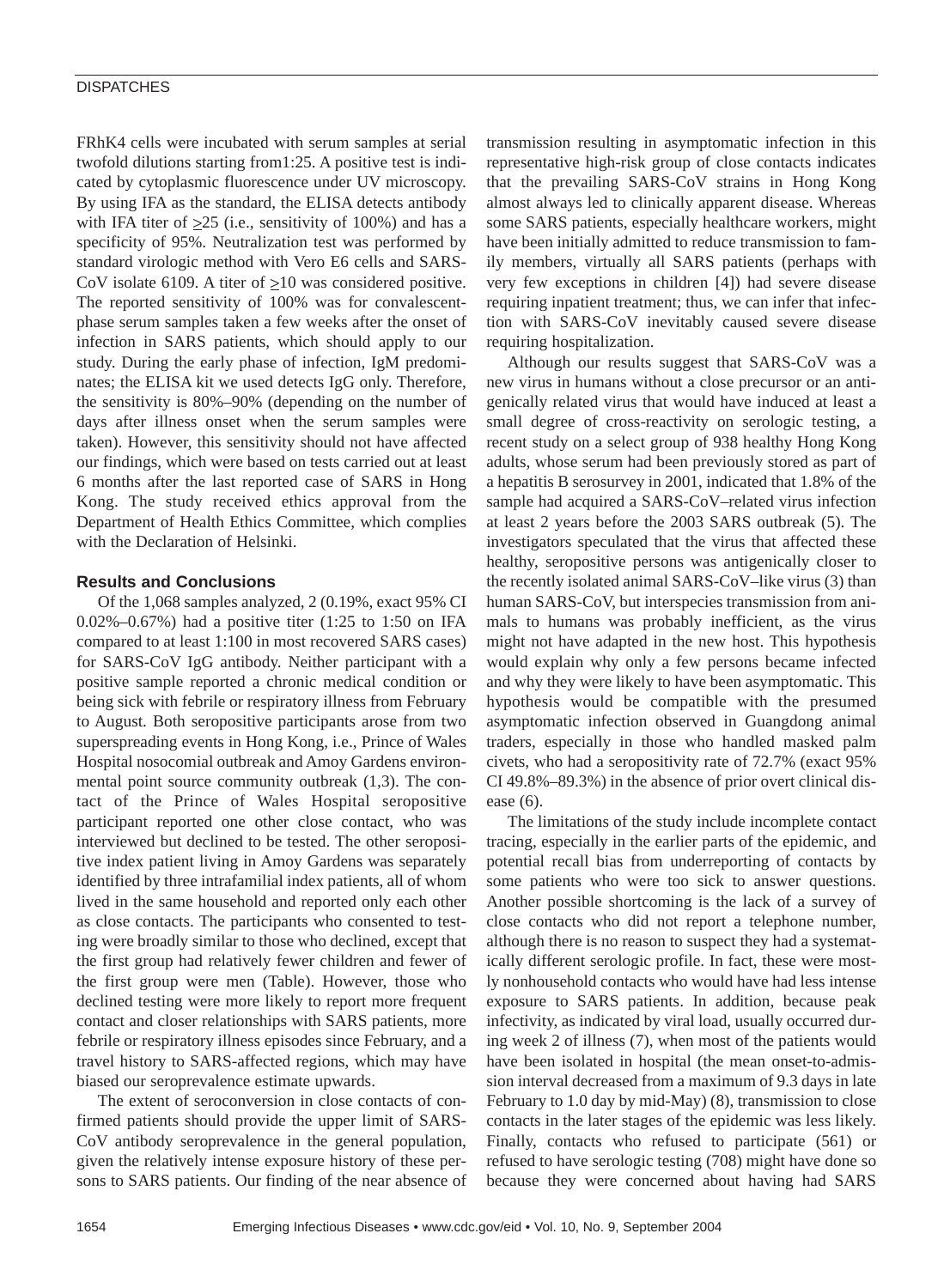| Table. Characteristics of close contacts recalled for serologic testing ( $N = 1,776$ ) |                           |                            |         |
|-----------------------------------------------------------------------------------------|---------------------------|----------------------------|---------|
|                                                                                         | Tested for IgG against    | Declined antibody testing, |         |
| Characteristic                                                                          | SARS-CoV, $n = 1,068$ (%) | $n = 708$ (%)              | p value |
| Age $(y)$                                                                               |                           |                            | < 0.001 |
| ${\leq}10$                                                                              | 53 (5.0)                  | 126 (18.1)                 |         |
| $11 - 17$                                                                               | 77(7.2)                   | 68 (9.7)                   |         |
| $18 - 44$                                                                               | 515 (48.3)                | 278 (39.8)                 |         |
| $45 - 64$                                                                               | 330 (30.9)                | 138 (19.8)                 |         |
| >65                                                                                     | 92(8.6)                   | 88 (12.6)                  |         |
| Sex                                                                                     |                           |                            | 0.02    |
| Female                                                                                  | 579 (54.2)                | 341 (48.3)                 |         |
| Male                                                                                    | 489 (45.8)                | 365 (51.7)                 |         |
| Travel history to SARS-affected areas since                                             |                           |                            | < 0.001 |
| February, 2003 <sup>ª</sup>                                                             |                           |                            |         |
| Yes                                                                                     | 523 (49.0)                | 268 (37.9)                 |         |
| <b>No</b>                                                                               | 545 (51.0)                | 440 (62.1)                 |         |
| Relationship with SARS case                                                             |                           |                            | 0.001   |
| Household family member                                                                 | 789 (74.4)                | 499 (70.5)                 |         |
| Non-household family member or relative                                                 | 230 (21.7)                | 164 (23.2)                 |         |
| Friend/classmate/colleague                                                              | 25(2.4)                   | 12(1.7)                    |         |
| Other (e.g., domestic helper)                                                           | 16(1.5)                   | 33(4.7)                    |         |
| Frequency of contact with SARS patient within 10<br>days of hospital admission          |                           |                            | 0.06    |
| Daily                                                                                   | 666 (62.6)                | 405 (57.9)                 |         |
| 4-6 days per week                                                                       | 82 (7.7)                  | 56 (8.0)                   |         |
| 1-3 days per week                                                                       | 161 (15.1)                | 103 (14.7)                 |         |
| Very occasionally                                                                       | 155 (14.6)                | 135 (19.3)                 |         |
| No. of precautions adopted during SARS                                                  |                           |                            | 0.25    |
| outbreak <sup>b</sup>                                                                   |                           |                            |         |
| $\leq$ 2                                                                                | 60(6.6)                   | 47 (8.6)                   |         |
| $3 - 4$                                                                                 | 113 (12.4)                | 81 (14.8)                  |         |
| $5 - 6$                                                                                 | 334 (36.7)                | 187 (34.1)                 |         |
| $7 - 8$                                                                                 | 402 (44.2)                | 234 (42.6)                 |         |
| No. of febrile or respiratory illness episodes since<br>February 2003                   |                           |                            | 0.02    |
| $\mathbf 0$                                                                             | 643 (61.7)                | 471 (68.4)                 |         |
| $1 - 2$                                                                                 | 351 (33.7)                | 193 (28.0)                 |         |
| >3                                                                                      | 48 (4.6)                  | 25(3.6)                    |         |
| Presence of chronic medical conditions                                                  |                           |                            | 0.10    |
| Yes                                                                                     | 270 (28.3)                | 149 (24.6)                 |         |
| <b>No</b>                                                                               | 683 (71.7)                | 457 (75.4)                 |         |
| Self-perceived health status in previous week                                           |                           |                            | 0.34    |
| Excellent                                                                               | 124 (11.6)                | 84 (12.0)                  |         |
| Very good                                                                               | 317 (29.7)                | 222 (31.8)                 |         |
| Good                                                                                    | 323 (30.3)                | 223 (31.9)                 |         |
| Fair                                                                                    | 279 (26.1)                | 152 (21.7)                 |         |
| Poor                                                                                    | 24(2.2)                   | 18(2.6)                    |         |
| <sup>a</sup> Includes Canada, China, Singapore, and Taiwan.                             |                           |                            |         |

#### Seroprevalence of SARS-CoV Antibody

b Includes washing hands before touching mouth, eyes, and nose; washing hands with soap; wearing face mask; using serving utensils during meals; adopting precautionary measures when touching possibly contaminated objects, washing hands after touching possibly contaminated objects; adopting home preventive measures (such as maintaining good ventilation and using bleach to clean surfaces and home appliances) against SARS; and adopting workplace preventive measures (such as maintaining good ventilation, using bleach to clean surfaces and office furniture, and not allowing staff who are sick to come to work) against SARS.

(possibly because of having had SARS-like symptoms) and did not want to be identified and stigmatized as having been infected with SARS-CoV. Surveys in other countries with large-scale outbreaks such as Canada, China, Singapore, and Taiwan should be undertaken to confirm our findings.

#### **Acknowledgments**

We thank colleagues in the Disease Prevention and Control Division, Regional Offices, Elderly Health Service and Public Health Nursing Division of the Department of Health for assistance in recruiting participants, collecting survey data and blood samples, and collating and processing multiple data sources used